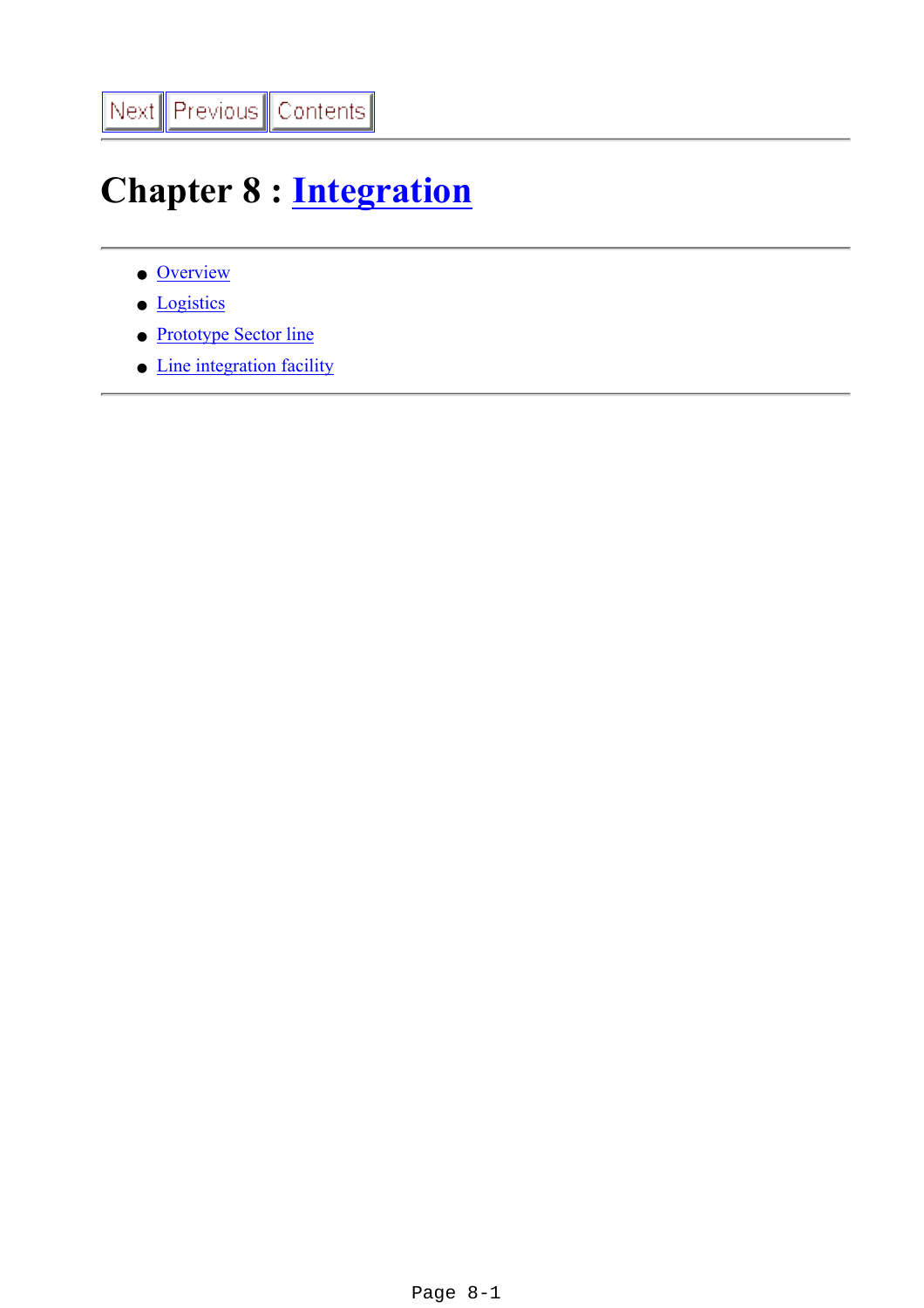# <span id="page-1-0"></span>**Integration Overview**

 Integration refers to the assembly of detector lines and the testing of components and full systems during and after assembly. Testing of subsystems is performed during assembly in order to construct detector lines ready for deployment. Written procedures will be followed for each integration task, and results will be recorded in databases and on follow-up cards.

 All items used to constitute the line are defined in accordance with the PBS, built and tested by the group responsible for that item (e.g., Optical Module or LCM), and delivered to the integration group ready for use, accompanied by their follow-up cards and database for quality control.

 If any item fails during the integration process, it will be sent back to the group responsible for it, for repair or replacement. **No repairs will be made by the integration group during assembly.**

 The logistical activities required for each object begin with the manufacture of the object and proceed through transportation and storage, assembly and testing, transportation to the deployment site, loading onto a ship and deployment at the ANTARES site. An "audit trail" must be maintained over the lifecycle of the object by means of a relational database and the physical follow-up cards.

 The first line to be deployed will be the prototype sector line. This line consists of a single sector of 5 storeys with its associated SCM/SPM. It will be connected to a Junction Box and linked to the shore station with a minimal data acquisition system. The prototype sector line will be used for a final verification of the detector design and an early identification of possible problems. The prototype sector line will also be the first sector and the first line to pass through the assembly and test procedures.

 The assembly, testing and calibration of the prototype sector line will be performed at CPPM in Marseille. A dedicated facility will be established for the assembly and tests of the lines for the full detector at a location in La Seyne sur Mer. A dark room big enough to accommodate a complete sector will be required at this facility.

 The final line will be assembled, starting at the bottom of the line, by adding storeys one at a time to complete individual sectors. The sector is then fully tested and calibrated before assembly continues for the next sector. When the line is complete, a further test is performed with the whole line immersed in a few meters of water

### **Component integration**

 The final assembly operation will start from a set of components pre-assembled in the various collaboration institutes and in industry. The list of such components arriving in the Line Integration Facility is as follows:

- Optical Module ([OM\)](file:///Z|/TDR/Desages/OMobjects.html)
- Optical Module Frame [\(OMF](file:///Z|/TDR/Jaquet/optical_module_frame.html))
- Local Control Module [\(LCM](file:///Z|/TDR/Olivetto/LCMobjects.html))
- Electro-Mechanical Cable sections [\(EMC](file:///Z|/TDR/Mechanics/EMC.html))
- Electro-Mechanical Cable [penetrators](file:///Z|/TDR/Mechanics/EMC.html)
- String Control Module/ String Power Module [\(SCM](file:///Z|/TDR/Olivetto/SCMobjects.html)/[SPM\)](file:///Z|/TDR/Olivetto/SPMobjects.html)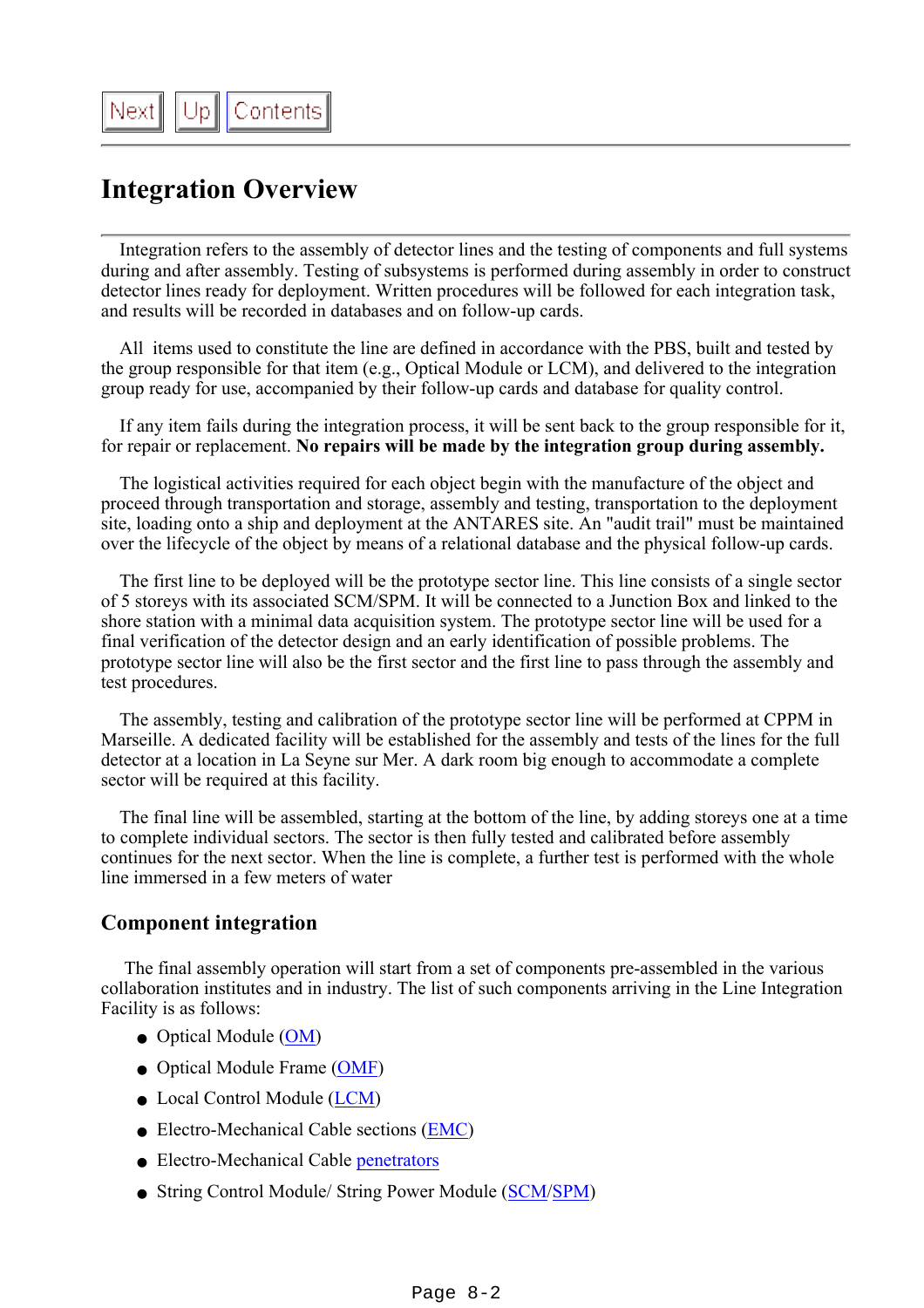- Bottom String Socket [\(BSS](file:///Z|/TDR/Anghinolfi/BSS_TDR.html))
- String [Buoy](file:///Z|/TDR/Jaquet/buoy.htm)
- [LED Optical Beacon](file:///Z|/TDR/Bertin/Lee/Beacon.html)
- [Hydrophones](file:///Z|/TDR/Bertin/Acoustic.html)

## **Storey integration**

 The integration of the detector line consists of the step-by-step assembly of **[storeys.](file:///Z|/TDR/Jaquet/Storeyobjects.html)** The line is divided into 6 sectors, each with 5 storeys linked by an [Electro-Mechanical Cable](file:///Z|/TDR/Mechanics/cables.html). The goal is to assemble each sector and test and calibrate it before integrating it into the line. All the lines are identical. All of the storeys have the same basic structure, but some of them have added functionality (MLCM, hydrophone, optical beacon).

 The sectors on a line will differ because of the location of the additional instrumentation. These locations are defined by the instrumentation group.

 The cabling of each storey is different. A schematic will be prepared for each of them (eg. [schematic of Line1\)](file:///Z|/TDR/Jaquet/synoptic3.pdf). During the assembly and tests, relevant parameters and test results will be entered in the databases and the follow-up cards will be filled out.

A storey is made of :

- A mechanical structure [\(OMF](file:///Z|/TDR/Jaquet/optical_module_frame.html)) with mechanical pieces to hold the items;
- 3 [Optical Modules](file:///Z|/TDR/Desages/OMobjects.html);
- 1 [LCM or MLCM](file:///Z|/TDR/Olivetto/LCMobjects.html) container with its electronics
- 1 section of electromechanical cable EMC
- 1 [hydrophone](file:///Z|/TDR/Bertin/Acoustic_rx.html) or 1 [LED Optical Beacon](file:///Z|/TDR/Bertin/Lee/Beacon.html) (for certain storeys).

The assembly of a storey is made with the OMF in a vertical position.

### **Sector integration**

 The assembly of the sector will begin by the bottom storey with the EMC coming from the previous storey (or BSS for the first sector).

#### *Storey assembly protocol*

- 1. LCM compass calibration in OMF
- 2. Fix up and down EMC on OMF
- 3. Put OMF on its support
- 4. Put LCM in OMF
- 5. Put LCM flange above LCM
- 6. Put the penetrators on the flange
- 7. Connect wires and fibres from EMC
- 8. Connect wires and fibres from LCM
- 9. Control cabling and test (attenuation fibres, insulation, continuity,…)
- 10. Flush with dry air or nitrogen to prevent humidity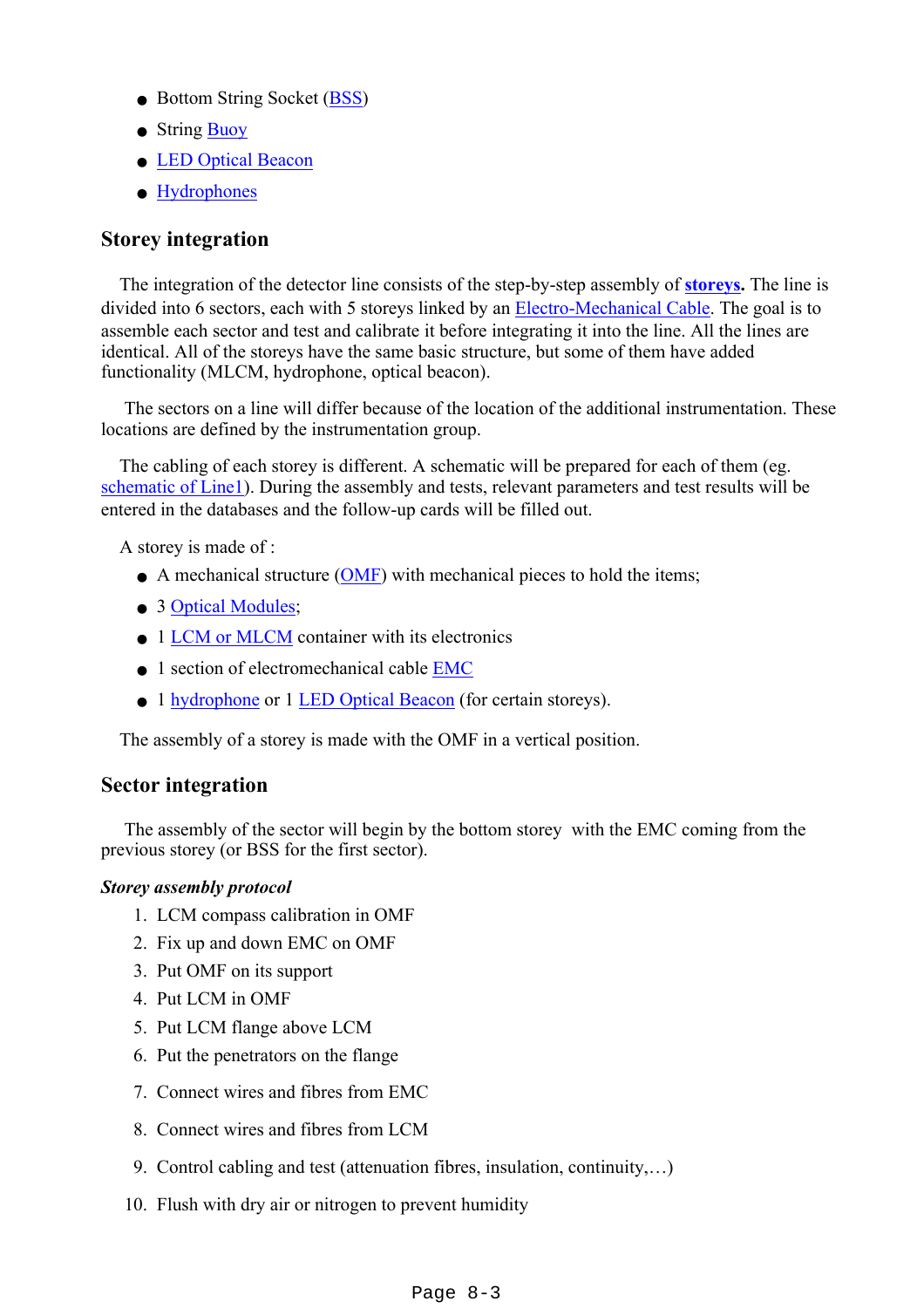- 11. Close LCM
- 12. Integrate OM on its support (*could be done anytime before)*
- 13. Integrate OM on OMF
- 14. Connect OM on LCM
- 15. And as a function of the storey:
	- Integrate hydrophone
	- Connect hydrophone on LCM
	- Integrate Optical Beacon
	- Connect Optical Beacon on LCM

After the assembly of the five storeys, the sector will be [tested](#page-11-0).

#### **Line integration**

The line is assembled starting from the [SCM](file:///Z|/TDR/Olivetto/SCMobjects.html) and [SPM](file:///Z|/TDR/Olivetto/SPMobjects.html) at the bottom of the line. The assembly of the line must be carried out near the sea, because it will be difficult to transport full lines due of their dimensions.

#### *Line assembly protocol*

- Integrate components on BSS
- Assemble storeys and sectors
- Transfer line to deck support
- Lay the lower100 m EMC on the deck support above the other EMC

The line is ready for [line tests.](file:///Z|/TDR/Integration/linetest.html)

### **Manpower**

 People in charge of the assembly have to take delivery of objects, fill in the database and follow-up cards, and take care of storage, handling, mechanical assembly, optical and electrical connections, and optical and electrical tests.

This requires 4 full time persons for the assembly and logistics.

 People must be trained for these jobs and the personnel should not change frequently. People should be expected to work for periods of at least 3 months (about one line assembly).

 A stable ''hard core'' of 2 persons attached to the assembly is necessary for the duration of the project.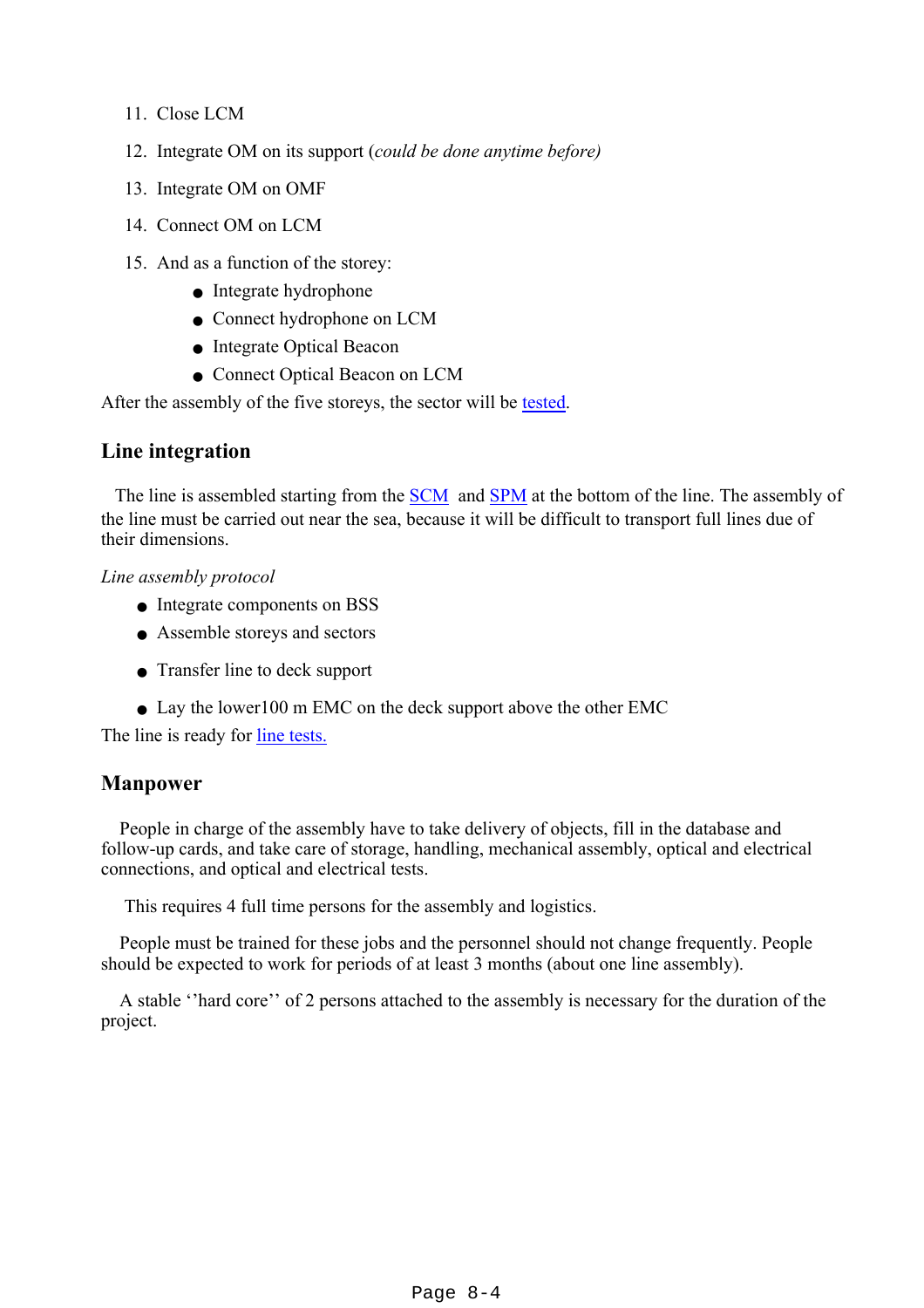# **Number of fibre connections in a line**

| <b>Storey</b>                                  | <b>Fibres not connected</b> |                   | <b>EMC</b> down   | <b>Connected</b>  | fibres |
|------------------------------------------------|-----------------------------|-------------------|-------------------|-------------------|--------|
|                                                | <b>EMC</b> down             | <b>EMC</b> up     | to EMC up         | to LCM            |        |
| LCM <sub>30</sub>                              | 17                          |                   | $\boldsymbol{0}$  | $\overline{4}$    |        |
| LCM <sub>29</sub>                              | $\overline{16}$             | $\overline{17}$   | $\overline{1}$    | $\overline{7}$    |        |
| LCM <sub>28</sub>                              | $\overline{15}$             | 16                | $\overline{2}$    | $\overline{7}$    |        |
| MLCM 27                                        | $\overline{15}$             | $\overline{15}$   | $\overline{0}$    | $\overline{12}$   |        |
| LCM26                                          | $\overline{16}$             | $\overline{15}$   | $\overline{2}$    | $\overline{7}$    |        |
| <b>Total Sector</b><br>6                       | 79                          | 63                | 5                 | 37                | 42     |
| LCM <sub>25</sub>                              | 14                          | $\overline{16}$   | $\overline{3}$    | 6                 |        |
| LCM24                                          | $\overline{13}$             | $\overline{14}$   | $\overline{4}$    | $\overline{\tau}$ |        |
| LCM <sub>23</sub>                              | $\overline{12}$             | $\overline{13}$   | $\overline{5}$    | $\overline{7}$    |        |
| MLCM <sub>22</sub>                             | $\overline{12}$             | 12                | $\overline{3}$    | 12                |        |
| LCM21                                          | $\overline{13}$             | $\overline{12}$   | $\overline{5}$    | $\overline{7}$    |        |
| <b>Total Sector</b><br>5                       | 64                          | 67                | 20                | 39                | 59     |
| LCM20                                          | 11                          | 13                | 6                 | 6                 |        |
| LCM19                                          | 10                          | $\overline{11}$   | $\overline{\tau}$ | $\overline{7}$    |        |
| LCM <sub>18</sub>                              | $\overline{9}$              | $\overline{10}$   | $\overline{8}$    | $\overline{7}$    |        |
| MLCM 17                                        | $\overline{9}$              | $\overline{9}$    | $\overline{6}$    | $\overline{12}$   |        |
| LCM16                                          | 10                          | $\overline{9}$    | $\overline{8}$    | $\overline{7}$    |        |
| <b>Total Sector</b><br>$\overline{\mathbf{4}}$ | 49                          | 52                | 35                | 39                | 74     |
| LCM15                                          | $\overline{8}$              | 10                | $\overline{9}$    | 6                 |        |
| LCM 14                                         | $\overline{7}$              | $\overline{8}$    | 10                | $\overline{7}$    |        |
| $LCM$ 13                                       | 6                           | $\overline{7}$    | $\overline{11}$   | $\overline{7}$    |        |
| MLCM <sub>12</sub>                             | 6                           | $\overline{6}$    | $\overline{9}$    | $\overline{12}$   |        |
| LCM <sub>11</sub>                              | $\tau$                      | 6                 | 11                | $\overline{7}$    |        |
| <b>Total Sector</b><br> 3                      | 34                          | 37                | 50                | 39                | 89     |
| LCM10                                          | $\overline{5}$              | $\overline{\tau}$ | 12                | 6                 |        |
| LCM <sub>09</sub>                              | $\overline{4}$              | $\overline{5}$    | 13                | $\overline{7}$    |        |
| LCM <sub>08</sub>                              | $\overline{3}$              | $\overline{4}$    | 14                | $\overline{7}$    |        |
| MLCM 07                                        | $\overline{3}$              | $\overline{3}$    | 12                | 12                |        |
| <b>LCM 06</b>                                  | $\overline{4}$              | $\overline{3}$    | 14                | $\overline{7}$    |        |
| <b>Total Sector</b><br>$\boldsymbol{2}$        | 19                          | 22                | 65                | 39                | 104    |
| $LCM$ 05                                       | $\overline{2}$              | $\overline{4}$    | $\overline{15}$   | 6                 |        |
| $\overline{LCM04}$                             | $\mathbf{1}$                | $\overline{2}$    | 16                | $\overline{7}$    |        |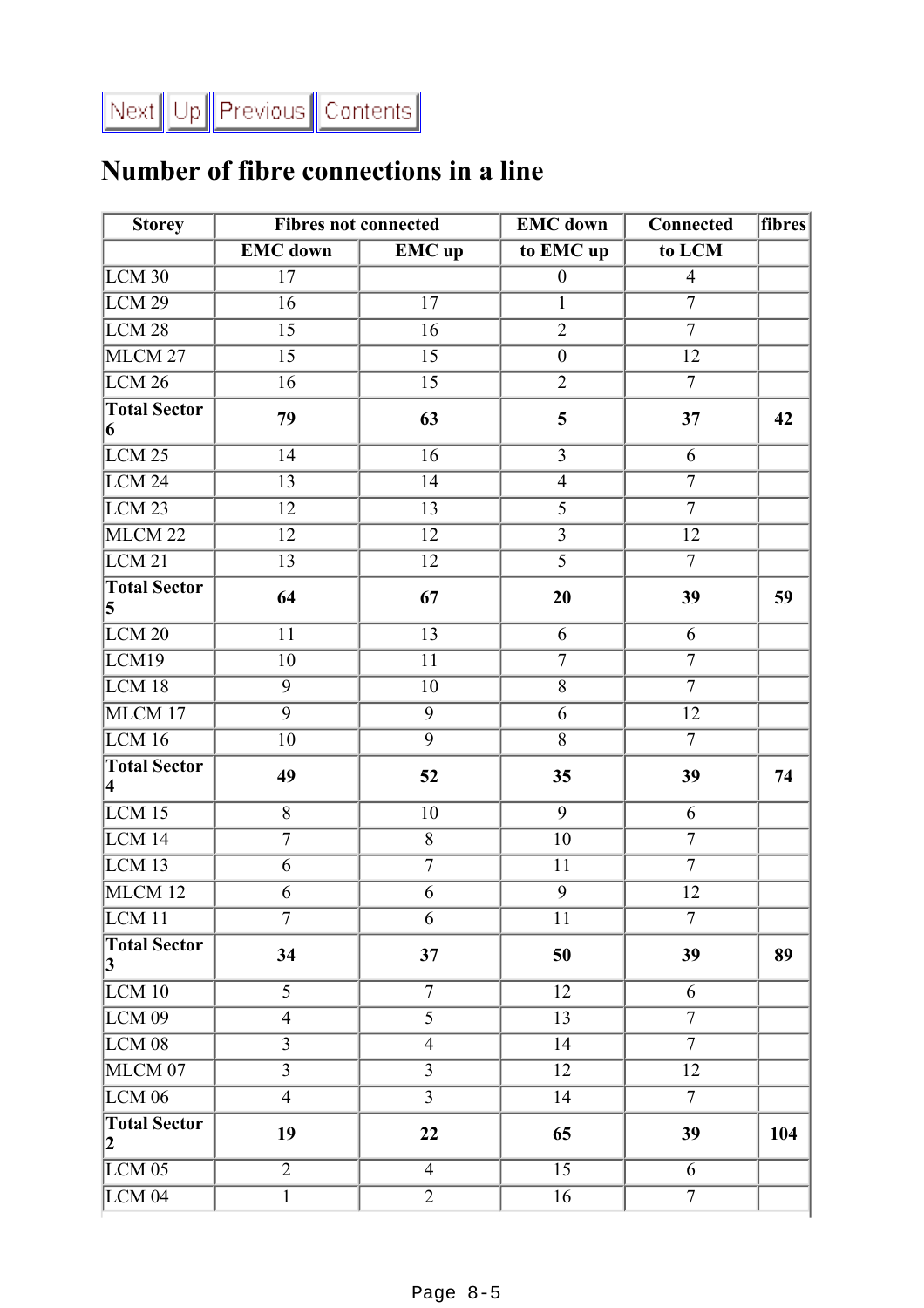| LCM <sub>03</sub>       |     |     | 17  |     |     |
|-------------------------|-----|-----|-----|-----|-----|
| $MLCM$ 02               |     |     |     |     |     |
| LCM <sub>01</sub>       |     |     |     |     |     |
| <b>Total Sector</b>     |     |     | 80  | 38  | 118 |
| <b>SCM</b>              |     |     |     | 19  | 19  |
| $\sqrt{\text{Total}}$ : | 250 | 250 | 255 | 250 |     |

**Number of fiber connections in a line : 505 with 174 for DAQ DWDM**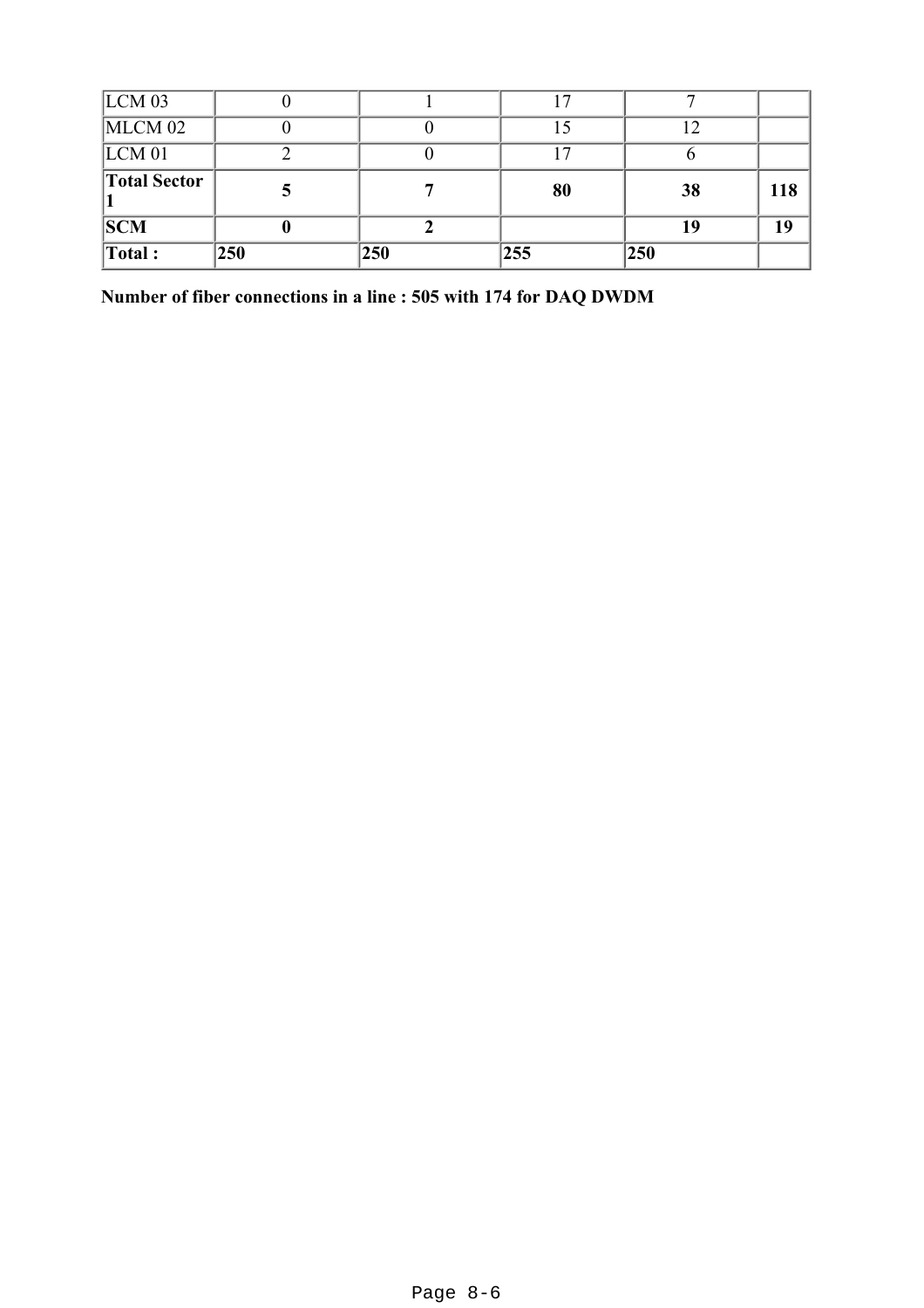# <span id="page-6-0"></span>**Logistics**

Logistical aspects of the 0.1 km2 project involve a wide range of activities which include:

- production scheduling and planning
- stock control, demand forecasting, inventory control
- distribution, availability of warehouses, storage, stock handling
- transportation

 These activities require detailed and current information on the status of stock availability and production levels. The people responsible for the ANTARES project logistics must coordinate all of these tasks in such a way that demand is met with supply, and bottlenecks are avoided. This will require close collaboration with individuals responsible for specific components and objects.

The detailed nomenclature of the objects is defined in the Product Breakdown Structure [\(PBS\)](file:///Z|/TDR/Management/PBS.html), which assigns a serial number to each object. Computerised management of the follow-up cards will be established for each element of the detector, in the ANTARES [database.](file:///Z|/TDR/Management/role_database.html)

# **Description of Logistical Activities**

## **Manufacture**

 During the lifecycle of each object an "audit trail" must be maintained such that, at any time, the precise location of that object can be immediately determined along with the history of the object (fabrication, performance on test bench, etc.). In order to achieve this, a computerised system involving a relational database augmented by physical "follow-up cards" is foreseen.

### **Transportation to the storage site**

 After production and testing, each object (group of objects) must be transported to its place of storage which should be close to the site where its integration into detector subsystems will take place.

### **Storage**

| <b>OMF</b>        |     | 1 storey 1 sector 1 line $\vert$ 3 lines $\vert$ 10 lines |    |     |     |
|-------------------|-----|-----------------------------------------------------------|----|-----|-----|
| Number of objects |     |                                                           | 30 | 90  | 300 |
| Volume $(m^3)$    | 0.5 | 2.5                                                       | 15 | 45  | 150 |
| OМ                |     | 1 storey   1 sector   1 line   3 lines   10 lines         |    |     |     |
| Number of Objects |     | 15                                                        | 90 | 270 | 900 |
| Volume $(m^3)$    | 0.3 | 1.5                                                       | 9  | 27  |     |

 Given below is an example of the storage volumes required for the storage of the optical modules and the mechanical storeys.

For planning purposes, to precisely evaluate the requirements that will be made on the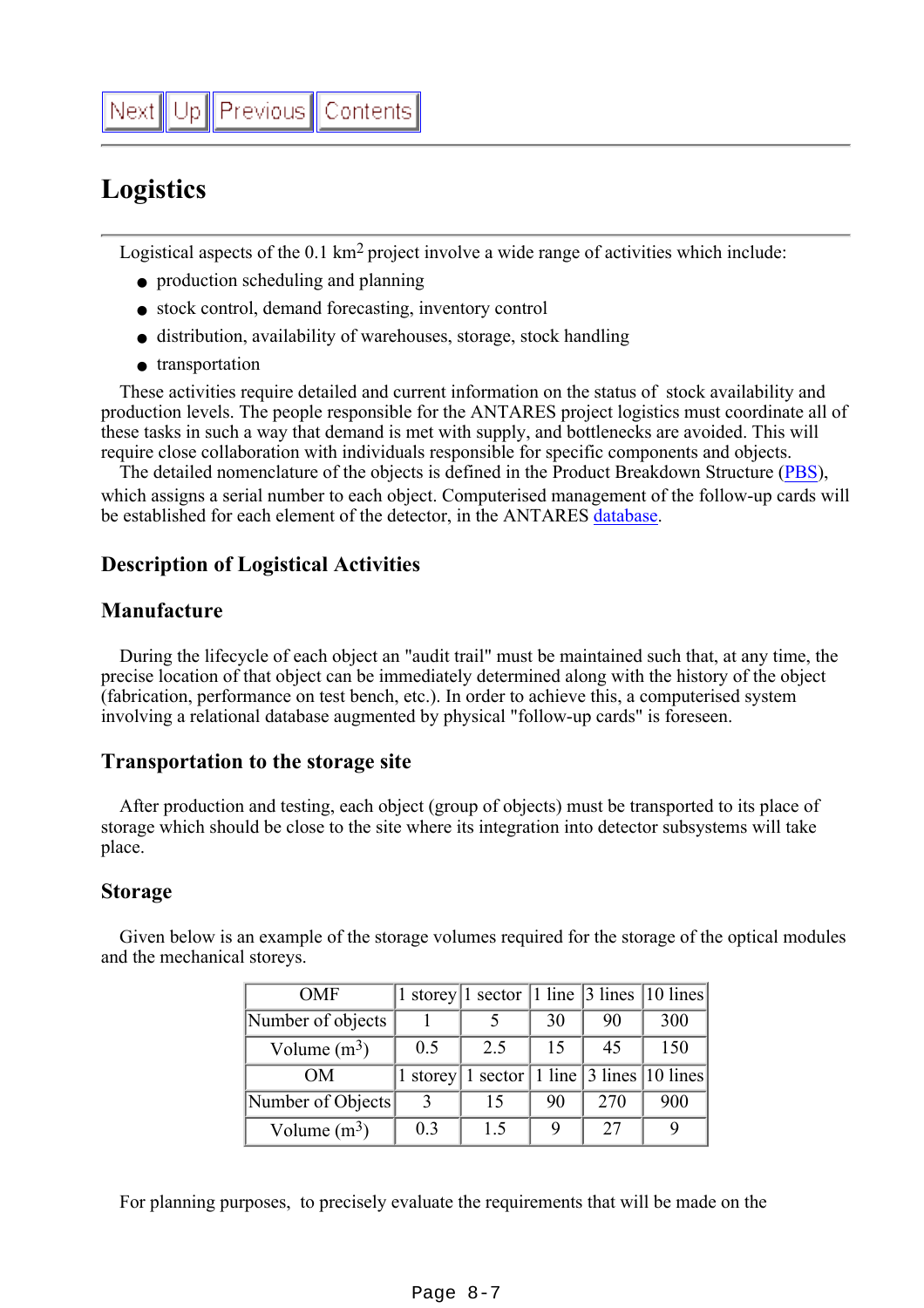infrastructure, detailed information for each group of objects will need to be supplied to those in charge of logistics by the individuals responsible for the specific object.

### **Assembly and testing**

 The assembly of each detector element (object, subsystem) will have to be clearly defined and documented so that the final assembly of the next item in the hierarchy (subsystem, system) does not suffer from any ambiguity. The follow-up cards described previously will be associated with assembly procedures and will be used to reduce errors in these areas.

 Each person responsible for a detector object must define the equipment for the measurements and the tests to be carried out during and after assembly. These tests will be performed according to pre-determined procedures. These operations and their results will be described in the follow-up cards and in the object database.

### **Transportation to the deployment site**

 In order to keep the movement of each sector to a minimum, the assembled lines should be transported directly from the assembly site to the deployment site.

## **Loading on ship for deployment**

 This phase of the integration operation concerns the loading of the line, ballast and equipment onto the ship. Here it will be necessary to pay particular attention during handling operations to avoid mechanical shocks to the detector hardware. Loading must be carried out according to established procedures and in the presence of the individual responsible for the operation. The loading operation will terminate with a final check of the equipment according to a pre-determined checklist.

# **Deployment**

 The deployment phase will be subject to specific procedures written by the person in charge of the sea operations.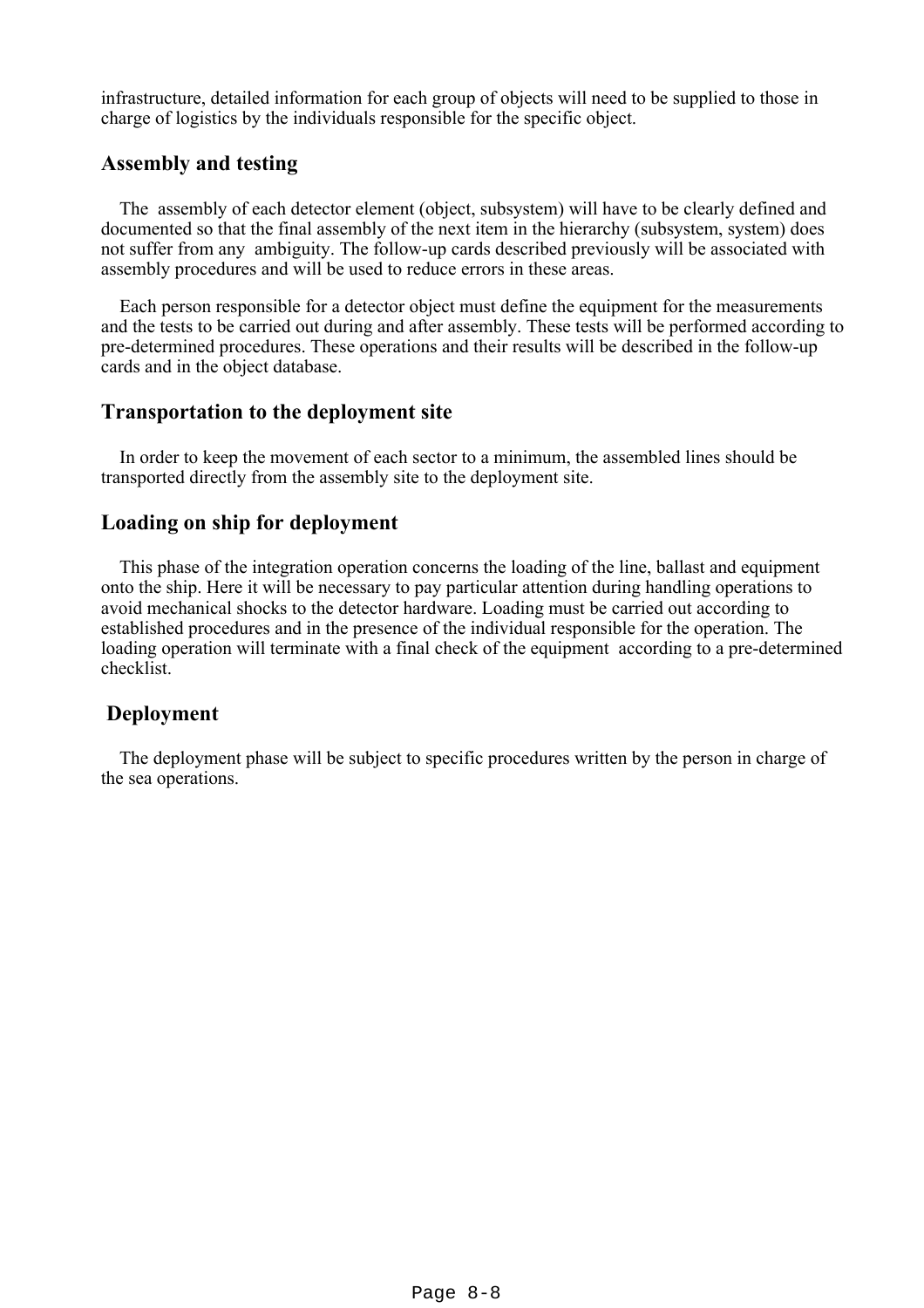

**ANTARES Logistical Activities**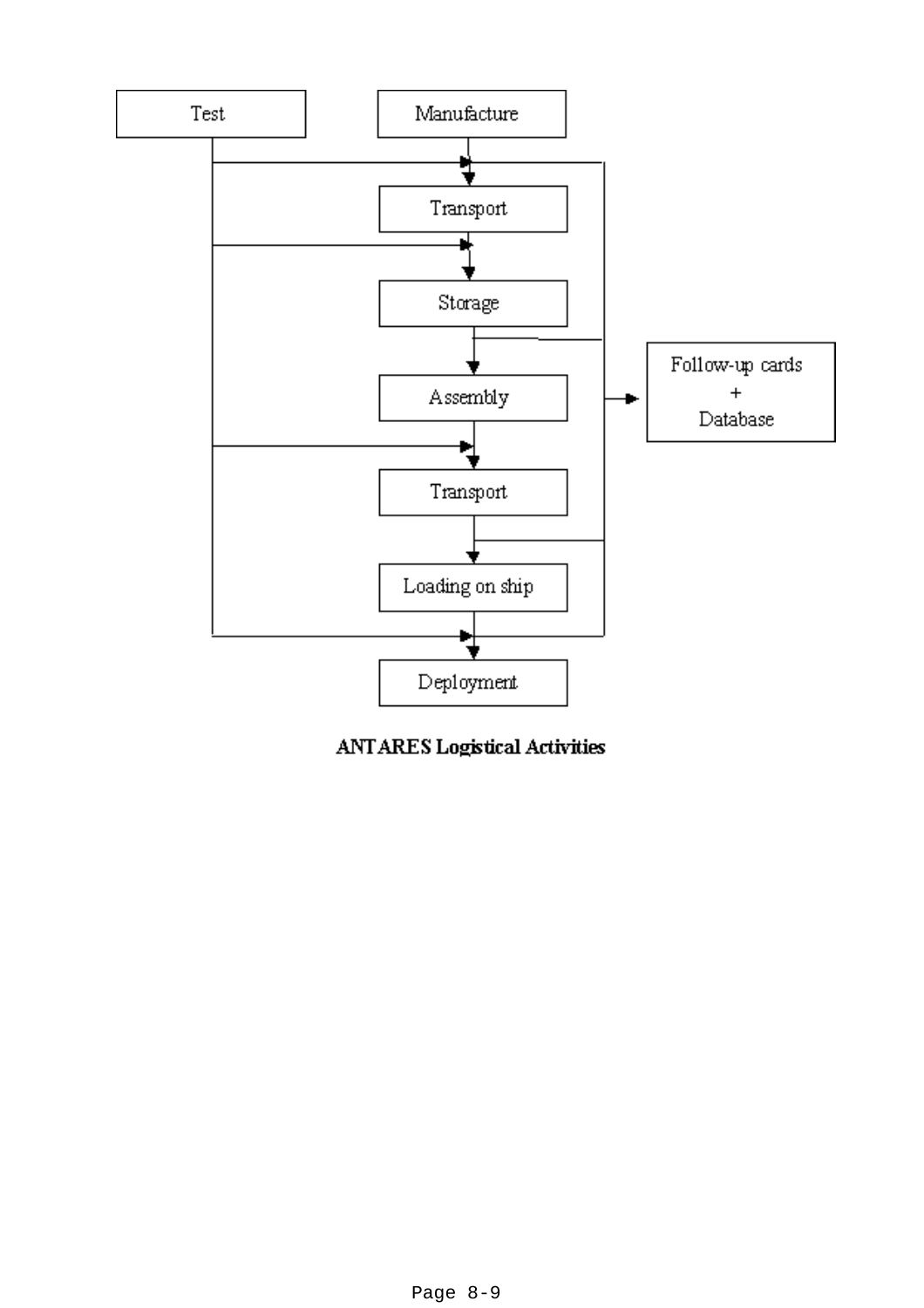# <span id="page-9-0"></span>**The Prototype Sector Line (PSL)**

 The ANTARES collaboration will construct a prototype 'sector line' to be deployed at the ANTARES site in early 2002. The sector line will allow verification of the 'final' design, in the final environment, using prototype electronics boards. It should identify any problems as early as possible, in order to correct them before the production of the full 0.1 km2 detector.

 The sector line will be deployed only after the sector tests and the subsequent line tests have been completed successfully. The sea deployment of the sector line will allow testing of many aspects of the design which would not be possible in onshore tests. These aspects include:

- deployment/recuperation procedure
- power distribution via the sea electrode
- line movement: sway, twist, stretch, oscillation
- acoustic positioning and absolute positioning
- *in situ* time calibration with OM flashers and optical beacons (with real scattering and absorption effects)
- medium term corrosion effects
- onshore versus offshore trigger comparisons
- trigger rates and data volumes in final conditions
- evaluation of system reliability

 At least three periods, of 8 hours each, of uninterrupted acquisition of unfiltered data are required to meet the objectives of the prototype line. A relative timing accuracy of 0.5 ns should be obtained between storeys. The OMs should be aligned with an accuracy of 20 cm.

 The sector line will consist of a single sector of 5 storeys, with the associated SCM/SPM and junction box, and a minimal DAQ system at the shore station. The lowest storey will be at the nominal position, 100 m from the sea bed, and the spacing between storeys will be the standard 12 m.

The floater buoy will be 12 m above the top of the 5th storey. The ballast/BSS and [buoyancy](file:///Z|/TDR/Jaquet/buoy.htm) of the floater will be appropriate for the reduced size of the line. It will be connected via the 'final' junction box and electro-optical cable to the shore station.

 The sector line will also incorporate the elements necessary to test the [acoustic positioning](file:///Z|/TDR/Bertin/Absolute_positioning.html) [system](file:///Z|/TDR/Bertin/Absolute_positioning.html): the standard acoustic receivers and transmitters at the base of the line, receivers at the 1st and 5th storey, and an optical beacon at the 2nd storey.

The sector line will be recovered after 2-3 months of continuous sea operation.

 A first version of the [instrumentation line](file:///Z|/TDR/Bertin/Instrumentation_Line.html), equipped with two storeys, will be deployed at the same time as the sector line. It will incorporate a laser and a LED Optical Beacon to illuminate the sector line.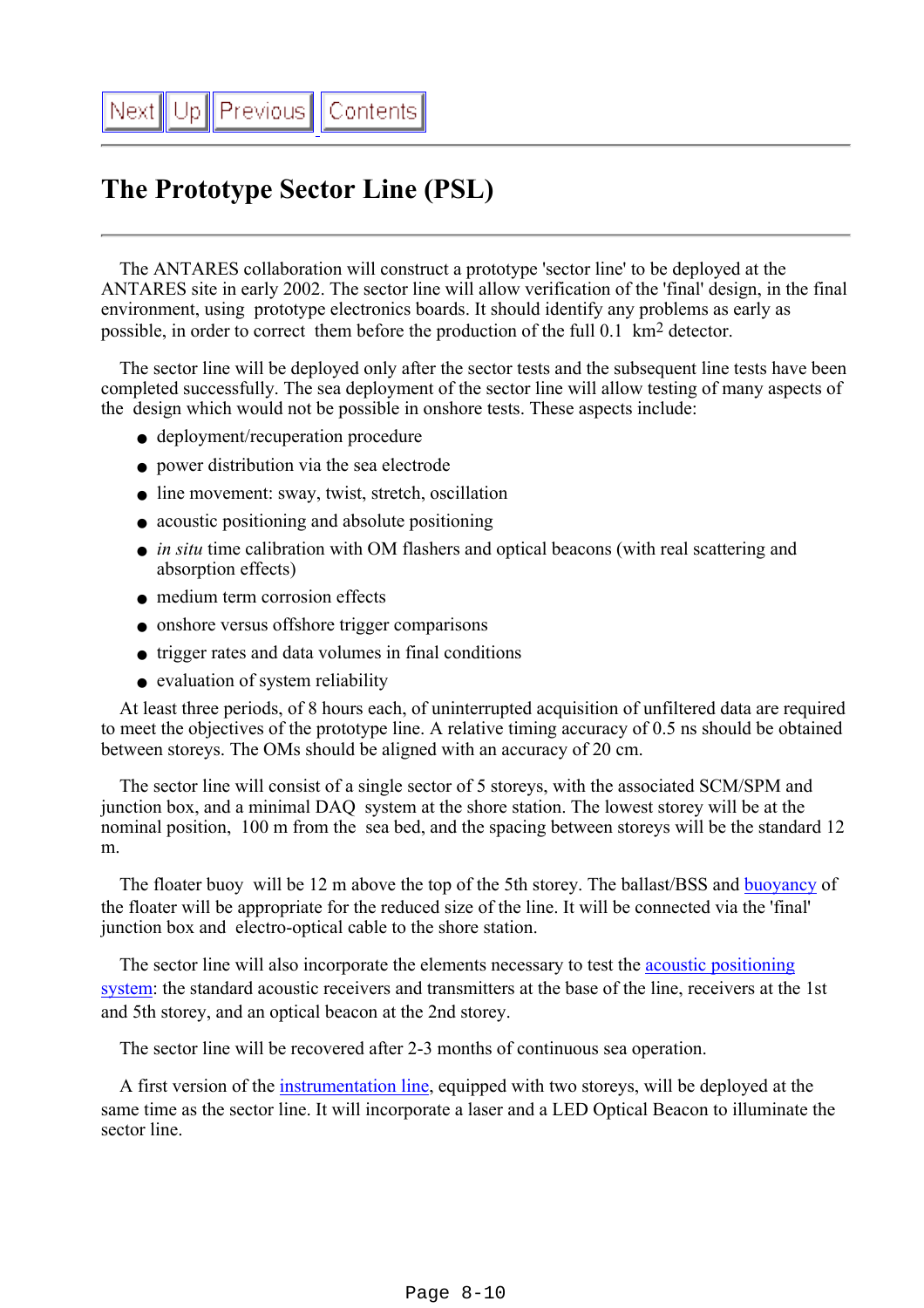

(not to scale)

#### **Schematic view of the prototype sector line**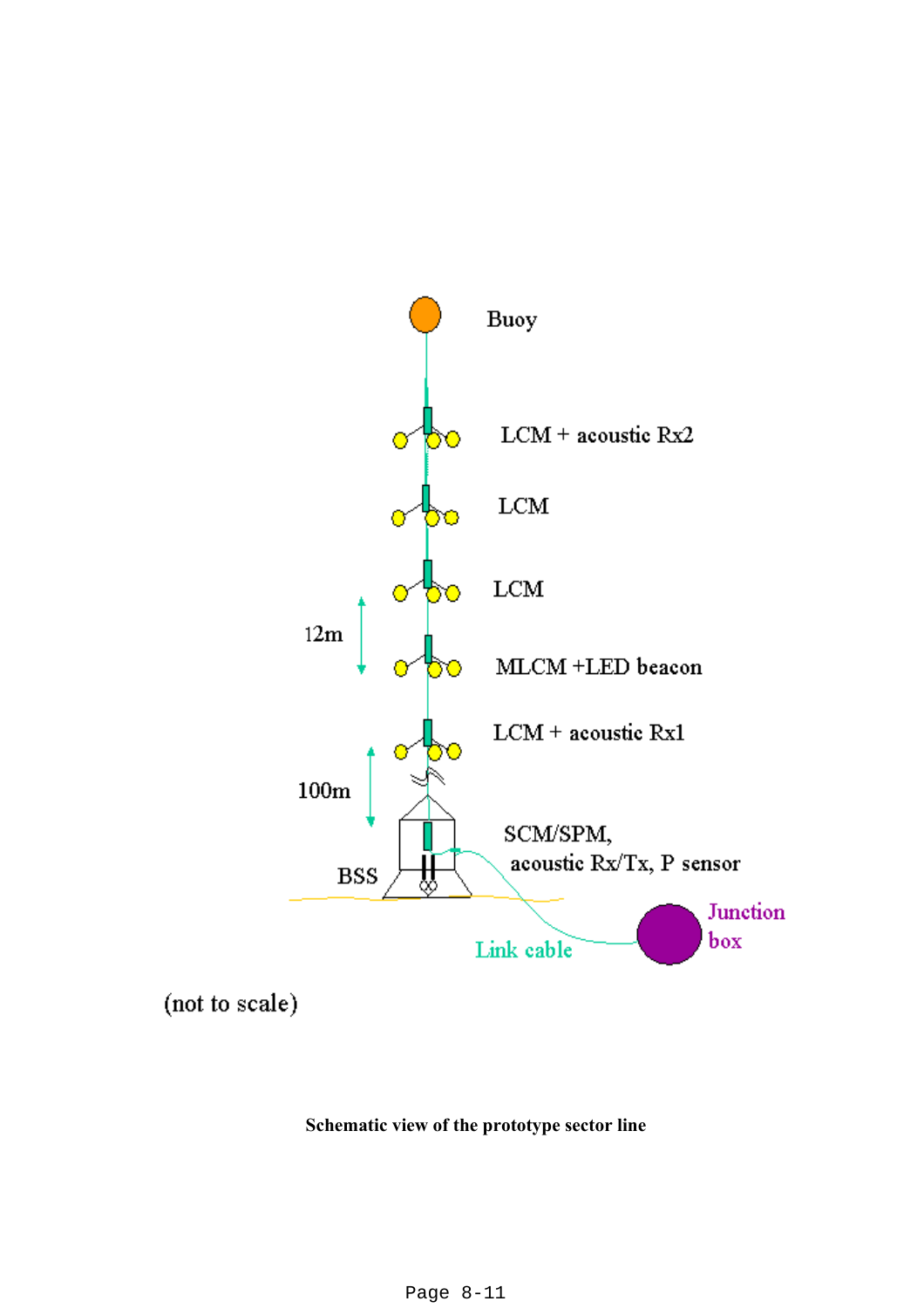# <span id="page-11-0"></span>**Line Integration Facility**

 A dedicated facility will be established for the line integration and testing. This facility will be in an existing building in La Seyne sur Mer located to minimise transport to the ship loading dock.

The facility should accommodate the following procedures:

- reception and storage of the sector elements (OMs, LCMs, OMFs, etc.)
- assembly of the sectors
- testing of the sectors, including slow control, compass, tiltmeter, and acoustic systems.
- calibration of the sectors: gain of each OM, relative timing calibration between OMs, etc.
- monitoring of long-term behaviour of the sectors in realistic conditions: the photomultipliers switched on and stimulated by random light sources simulating the *in situ* background light from 40K decay and bioluminescence.

The main components of the line integration facility will be:

- a mechanical system to facilitate assembly of the line. This system will comprise rails hanging from the ceiling and a number of assembly and testing areas. This configuration will allow one sector to be assembled while another is being tested and calibrated. Line elements are transported along the rails on trolleys; each trolley is equipped with a hook which can be attached to an OMF or to the cable.
- a large dark room equipped with large access doors for sector testing.
- a control room.
- a cooling system for the electronics consisting of a water coil which can be fixed on any electronic element.
- two light sources installed in front of each OM: a very fast light source for timing calibration tests, and a random light source for the  $40K$  simulation (for long term tests).

 It must be stressed that sector testing is intended to verify the performance of properly-functioning detector elements. Any element failing these tests will be returned to the group responsible for that element; it will not be repaired at the test facility.

#### **Sector test and calibration scenarios**

#### *Test scenario*

 At the start of the integration procedure, the connections between the sector elements will be tested passively: electrical continuity in the case of electric cables and attenuation in the case of optical fibres.

 After assembly, the sector will be transferred to the darkroom where the OMs will be positioned precisely using a specific mechanical system. In order to obtain an accurate timing calibration, the OMs must be placed in front of the light sources with a precision of about  $\pm 10$  cm. After this calibration, the sector will be connected to the SPM and the SCM for further tests.

 With the sector connected to the DAQ, it will be possible to check the power consumption, the slow control, the compass, the tiltmeters and the acoustic beacons. This is not a calibration exercise,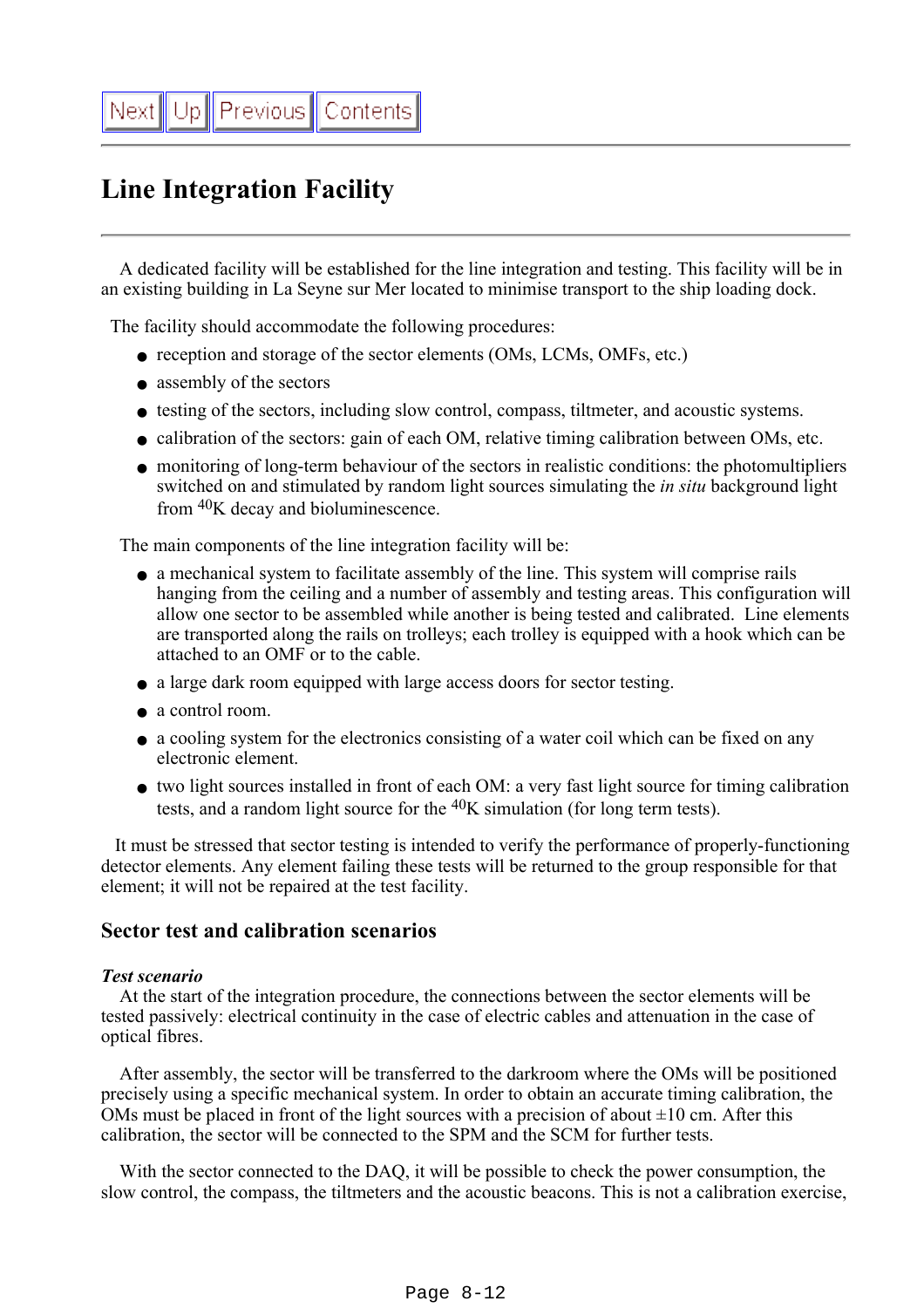but simply a control of the behaviour of these sector elements. To perform an accurate analysis of the system, it is mandatory that the individuals responsible for the different sub-elements provide a check list and a set of values that represent typical performance parameters for that element.

#### *Calibration scenario*

If the sector tests are successful, the OMs can be calibrated via the following sequence:

- 1. Switch on the OMs and check their dark counting rate.
- 2. Calibrate the OM gain. A single photoelectron light source will be installed in front of each OMF and the measurement performed for several values of the high voltage. A pulse-height spectrum will be obtained, giving the most probable SPE charge for a given high voltage, and the peak to valley ratio.
- Calibrate the relative timing by illuminating all the OMs by a synchronous light source with 3. a very short pulse width.
- 4. Record SPE events using the ARS.

All these measurements will be saved in the ANTARES database.

#### *Long term test*

 The final test which is foreseen is a long term test in which all the OMs are illuminated with a light source typical of the *in situ* background light (<sup>40</sup>K decays and bioluminescence). This test is well-suited to debug the full sector line (including the trigger and the on-shore DAQ system). The long term test will be part of the systematic tests of all of the sectors.

### **Test of the prototype [sector line](#page-9-0)**

 The test procedure for the prototype sector line consists of a series of three to five "cold starts" followed by periods of running and calibration. Results of each test will be compared to those of previous tests and with measurements performed in the laboratory. A policy whereby no identified malfunction is left unexplained or uncured is proposed. The test of the prototype sector line is expected to take between two and four weeks, depending on the number of problems found.

 The greatest uncertainty concerning the sector line test is the time it may take. Even though each sector will have been extensively debugged beforehand, all functions will need to be tested again and results compared to those obtained in the laboratory, as transportation and handling may have caused damage. Each individual responsible for the development of a part of the line must issue a check-list giving nominal values and acceptable limits for all measurable parameters relevant to that detector sub-system.

#### **Test of full detector lines**

 The goal of these tests is to verify the operation of the line immediately after assembly and directly before deployment at the ANTARES site. The line is immersed in four to five metres of water at the side of a pier. All of the modes of operation will be tested, except those requiring the PMTs to be turned on. Data produced during these tests will be analysed online in order to detect any malfunction immediately. A test station must be installed in close proximity to the pier in a room with sufficient power and cooling, and a telephone and an ethernet connection.

 For the full detector lines, a level of malfunctions beyond which the line is retrieved and repaired before restarting a full test must be defined.

 The standard line test will be more limited in scope than the prototype sector line test and will be defined once the prototype line has been tested and operated successfully. In particular, specific tests are foreseen to check the large number of connections on the full lines.